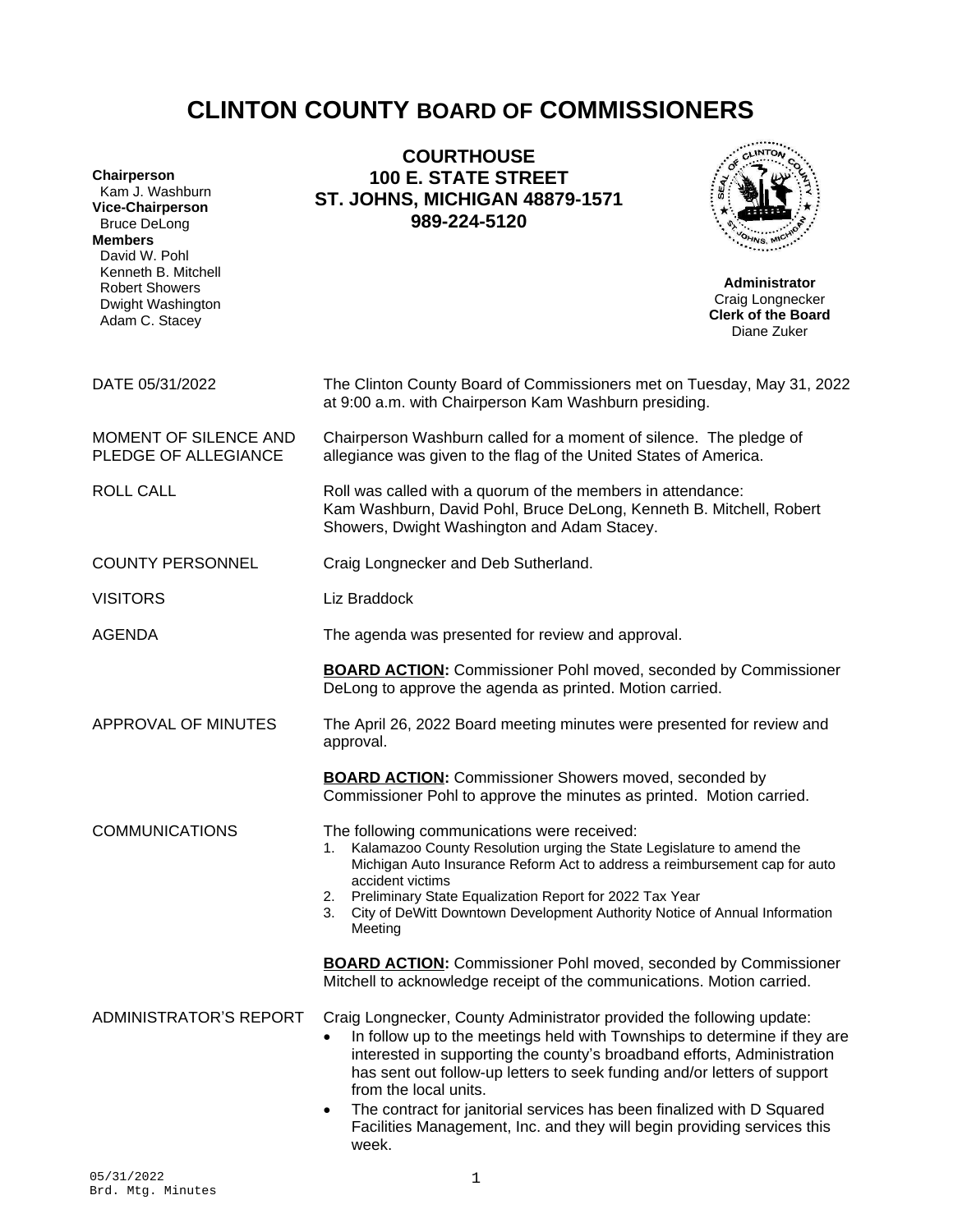- Administration recently met with new Sheriff and Undersheriff. Sheriff Dush and Undersheriff Gute have advised that they are planning to meet with townships to get their message out about who they are, what they stand for and to get to the know the local entities better.
- Prosecutor imaging system goes live tomorrow which will hopefully create some efficiencies in their office.

PUBLIC COMMENTS Chairperson Washburn called for public comments. There were no public comments.

### HEALTH DEPARTMENT UPDATE

Liz Braddock, Mid-Michigan District Health Officer provided the following update:

- Clinton County is seeing an uptick in COVID-19 cases this month, however in the last few days cases are coming down.
- CDC now recommends that children 5 through 11 years of age receive a booster shot 5 months after their initial Pfizer-BioNTech vaccine series.
- CDC is strengthening its recommendation that those 12 years and older who are immunocompromised and those 50 and older receive a second booster dose at least 4 months after their first.
- Encouraging residents to have a plan and offering guidelines for planning should they become ill with COVID-19.
- MMDHD is receiving weekly updates from the State regarding Highly Pathogenic Avian Influenza (HPAI).
- As information becomes available regarding Monkeypox, the Medical Director is sharing it with the Epidemiological Response Team. Monkeypox is a viral zoonosis (a virus transmitted to humans from animals) with symptoms very similar to those seen in the past in smallpox patients, although it is clinically less severe. MMDHD has a plan in place in the event this disease emerges in the area.
- Bathing Beach Monitoring program will begin in June for Lake Ovid at Sleepy Hollow State Park, Motz Park and Park Lake. Staff will conduct weekly sampling of the water for bacteria and post on the State Beach guard website. Staff will be conducting surveillance for Harmful Algal Blooms at these sites as well.
- A grant has been received to support the Oral Health Kindergarten Assessment Program from June 1, 2022 through September 30, 2022.
- Officer Braddock shared a couple Clinton County graph charts depicting vaccination coverage data at milestone ages, as well as recommended vaccinations for children 24 months and younger.
- Cautiously watching advisories on infant formula shortage, as well as the recall of Jif Peanut Butter and Organic Strawberries.

Chairperson Washburn recognized and expressed his appreciation to Ms. Braddock for her updates.

Discussion ensued between the members and Ms. Braddock regarding vaccinations for monkeypox, COVID boosters, end of pandemic/lessons learned report, beach monitoring at various lakes in the county and PFAS at the airport.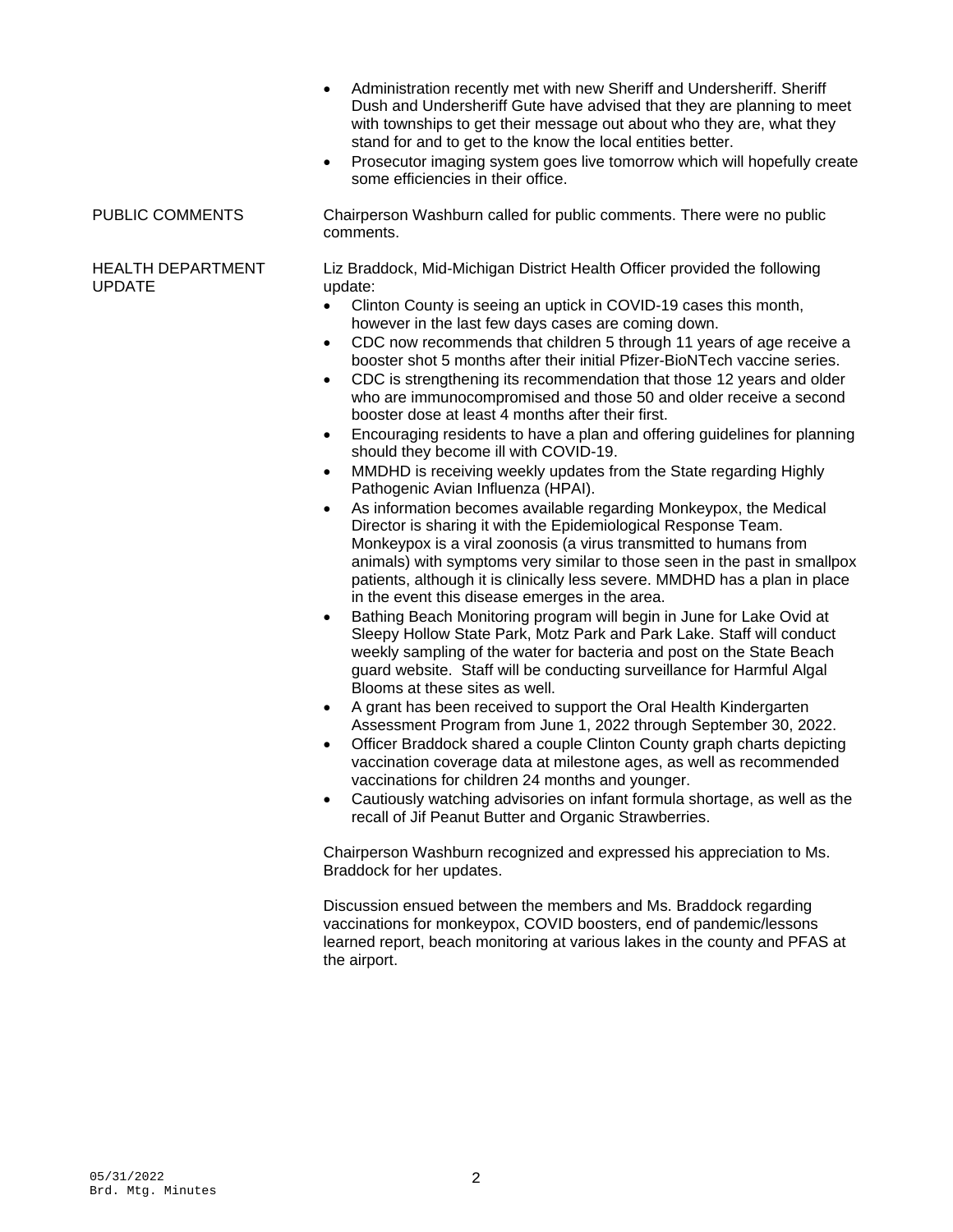| RESOLUTION 2022-8<br><b>IMPOSING SUMMER</b><br>PROPERTY TAX LEVY AND<br><b>ADOPTING COUNTY</b><br><b>MILLAGE RATE</b> | Chairperson Washburn introduced a Resolution imposing the 2022 Summer<br>Property Tax Levy pursuant to Public Act 357 of 2004 and Notice of<br>Certification of County Allocated Tax Levy.                                                                                                                                                                                                                                                                                                                                               |                                        |
|-----------------------------------------------------------------------------------------------------------------------|------------------------------------------------------------------------------------------------------------------------------------------------------------------------------------------------------------------------------------------------------------------------------------------------------------------------------------------------------------------------------------------------------------------------------------------------------------------------------------------------------------------------------------------|----------------------------------------|
|                                                                                                                       | <b>BOARD ACTION:</b> Commissioner Pohl moved, seconded by Commissioner<br>Showers to adopt the Resolution imposing the 2022 Summer Property Tax<br>Levy and approving the County Allocated Tax Levy of 5.7189 mills and<br>further to authorize the Chair and County Clerk to sign the L-4029 2022 Tax<br>Rate on behalf of the County. Voting on the motion by roll call vote, those<br>voting aye were Showers, DeLong, Pohl, Mitchell, Stacey, Washington and<br>Washburn. Seven ayes, zero nays. Motion carried. (INSERT RESOLUTION) |                                        |
| PA116 FARMLAND<br><b>APPLICATIONS</b>                                                                                 | The following PA116 Farmland Applications were submitted for approval:<br>2022-2 Eugene A. Livingston Jr. Trusts & Carole A. Livingston Trust, Greenbush<br>Township, Section 33<br>2022-3 Eugene A. Livingston Jr. Trusts & Carole A. Livingston Trust, Greenbush<br>$\bullet$                                                                                                                                                                                                                                                          |                                        |
|                                                                                                                       | Township, Section 32<br>2022-4 Eugene A. Livingston Jr. Trusts & Carole A. Livingston Trust, Greenbush<br>$\bullet$<br>Township, Section 29<br>2022-5 Eugene A. Livingston Jr. Trusts & Carole A. Livingston Trust, Greenbush<br>Township, Section 32                                                                                                                                                                                                                                                                                    |                                        |
|                                                                                                                       | <b>BOARD ACTION:</b> Commissioner DeLong moved, seconded by<br>Commissioner Showers to approve the PA116 Farmland Applications and<br>direct the Clerk for forward the applications to the state. Motion carried.                                                                                                                                                                                                                                                                                                                        |                                        |
| APPROVAL OF                                                                                                           | Commissioners' expense accounts were presented for review and approval.                                                                                                                                                                                                                                                                                                                                                                                                                                                                  |                                        |
| <b>COMMISSIONERS'</b><br><b>EXPENSE ACCOUNTS</b>                                                                      | <b>BOARD ACTION:</b> Commissioner Stacey moved, seconded by Commissioner<br>Pohl to approve the expense accounts, subject to review by the Chair and<br>Clerk. Motion carried.                                                                                                                                                                                                                                                                                                                                                           |                                        |
| <b>COMMITTEE REPORTS</b>                                                                                              | The following are reports of Committee meetings:                                                                                                                                                                                                                                                                                                                                                                                                                                                                                         |                                        |
| <b>WAYS &amp; MEANS</b><br><b>COMMITTEE MEETING</b>                                                                   | Commissioner Stacey, Chairperson of the Ways and Means Committee<br>reported on a meeting held May 12, 2022.                                                                                                                                                                                                                                                                                                                                                                                                                             |                                        |
| <b>ATTENDANCE AT</b><br><b>COMMITTEE MEETING</b>                                                                      | <b>Members Present</b><br>Adam Stacey, W&M Committee Chairperson<br>David Pohl<br>Dwight Washington<br><b>Bruce DeLong</b><br><b>Robert Showers</b><br>Kam Washburn, Ex-Officio Member                                                                                                                                                                                                                                                                                                                                                   | <b>Members Excused</b><br>Ken Mitchell |
|                                                                                                                       | <b>Staff Present</b><br>Craig Longnecker<br>Penny Goerge<br>Rob Wooten<br>Captain Wirth<br><b>Sheriff Dush</b><br><b>Cindy Moser</b>                                                                                                                                                                                                                                                                                                                                                                                                     |                                        |
|                                                                                                                       | <b>Others Present</b><br>Doug Steffen, Clinton County Road Commission                                                                                                                                                                                                                                                                                                                                                                                                                                                                    |                                        |

Marty Ruiter, Hobbs+Black

Robert Bendzinski, Bendzinski & Co.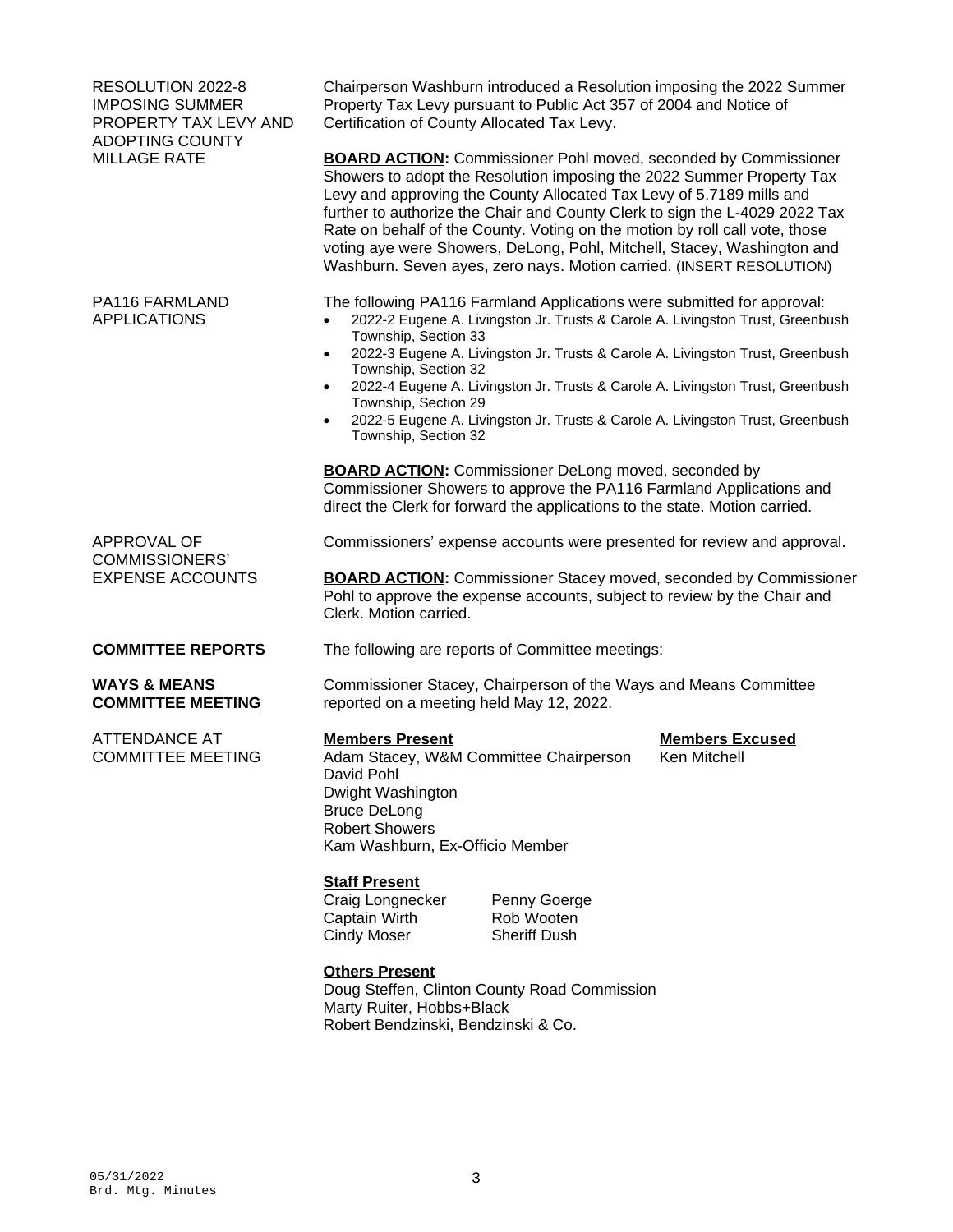|                                                   | <b>COMMITTEE ACTION:</b> Commissioner Pohl moved, seconded by<br>Commissioner Washington, to approve the agenda. Motion carried.                                                                                                                                                                                                                                                                                                                                                                                                                                                                                                                                                                                                                                                                                                                                                                                                                                                                                                                                                                                                                                                                                                                                                                                                                                                                                                                                                                                                                                                                                                                                                                                                                                                                                                                                                                                                                                                                                                                                                                                                                                                                                                                                                                                                                                                                                                                                                                                                                  |
|---------------------------------------------------|---------------------------------------------------------------------------------------------------------------------------------------------------------------------------------------------------------------------------------------------------------------------------------------------------------------------------------------------------------------------------------------------------------------------------------------------------------------------------------------------------------------------------------------------------------------------------------------------------------------------------------------------------------------------------------------------------------------------------------------------------------------------------------------------------------------------------------------------------------------------------------------------------------------------------------------------------------------------------------------------------------------------------------------------------------------------------------------------------------------------------------------------------------------------------------------------------------------------------------------------------------------------------------------------------------------------------------------------------------------------------------------------------------------------------------------------------------------------------------------------------------------------------------------------------------------------------------------------------------------------------------------------------------------------------------------------------------------------------------------------------------------------------------------------------------------------------------------------------------------------------------------------------------------------------------------------------------------------------------------------------------------------------------------------------------------------------------------------------------------------------------------------------------------------------------------------------------------------------------------------------------------------------------------------------------------------------------------------------------------------------------------------------------------------------------------------------------------------------------------------------------------------------------------------------|
| PUBLIC COMMENTS                                   | 2.<br>Ways and Means Committee Chairperson Stacey requested limited<br>public comments. There were none.                                                                                                                                                                                                                                                                                                                                                                                                                                                                                                                                                                                                                                                                                                                                                                                                                                                                                                                                                                                                                                                                                                                                                                                                                                                                                                                                                                                                                                                                                                                                                                                                                                                                                                                                                                                                                                                                                                                                                                                                                                                                                                                                                                                                                                                                                                                                                                                                                                          |
| <b>ROAD COMMISSION</b><br><b>FACILITY UPDATE</b>  | Ways and Means Committee Chairperson Stacey introduced Doug<br>3.<br>Steffen from the Clinton County Road Commission to provide an update<br>regarding the new road commission facility.<br>Managing Director Steffen provided an update regarding the new<br>road commission facility.<br>The project is scheduled to be complete by July 2023; however, Mr.<br>$\bullet$<br>Steffen anticipates it will likely be complete in the fall of 2023.<br>Managing Director Steffen extended a sincere thank you to the<br>٠<br>Clinton County Board of Commissioners and Administration Staff that<br>assisted with the bonding of the Road Commission project.<br>No action required.                                                                                                                                                                                                                                                                                                                                                                                                                                                                                                                                                                                                                                                                                                                                                                                                                                                                                                                                                                                                                                                                                                                                                                                                                                                                                                                                                                                                                                                                                                                                                                                                                                                                                                                                                                                                                                                                |
| <b>FACILITY MASTER PLAN</b><br><b>FINAL DRAFT</b> | Ways and Means Committee Chairperson Stacey introduced Marty Ruiter<br>4.<br>from Hobbs+Black to discuss the updated facilities master plan.<br>Mr. Ruiter notified the members that the goal of the master plan<br>$\bullet$<br>update for Clinton County's Townsend Road facility and Courthouse<br>is to provide a tool for the County Board to align operational, fiscal,<br>and physical visions developed through a methodical process; it<br>should be visionary, yet realistic, data informed and defensible,<br>inclusive of short and long-term strategies and flexible to adapt to<br>future operational changes.<br>The members reviewed the following facility recommendations:<br>٠<br>Maintenance Facility - The members reviewed the proposed<br>$\circ$<br>Maintenance Facility expansion; currently this building is being<br>utilized to its total capacity and an addition is recommended to<br>enhance operational efficiencies and add additional bays to store<br>vehicle and equipment for the Drain Commissioner, Sheriff's<br>Office and Emergency Management groups.<br>Animal Shelter - This building was constructed in 2013 and it<br>$\circ$<br>has been determined that it will be able to continue to operate as<br>currently constructed and staffed for the foreseeable future.<br>Mid-Michigan District Health Department (MMDHD) - The<br>$\circ$<br>existing MMDHD building is being utilized at near maximum<br>capacity; the status of the dental clinic as a long-term tenant is<br>questionable; if the dental clinic were to move out in 2025, the<br>vacated space should meet the MMDHD space needs until 2036.<br>Greenhaven - The Greenhaven Home was originally<br>o<br>constructed in 1962 and has been renovated over the years; it<br>was noted the existing building does not meet current building<br>codes and licensing requirements for a modern Juvenile<br>Detention facility but is allowed to operate by being<br>"grandfathered" under previous codes and licensing<br>requirements; further financial investment in this facility is not<br>recommended beyond the kitchen renovation (estimated at<br>\$75,000) unless it is for general maintenance, emergency repairs<br>or for mandated improvements.<br><b>County Courthouse - The Courthouse building was completed</b><br>o<br>in the year 2000; it is projected to last at least another 40 years;<br>the members reviewed space use for each floor of the<br>Courthouse and pointed out available space for future growth. |

order at 9:00 a.m.

1. Ways and Means Committee Chairperson Stacey called the meeting to

No action required.

CALL TO ORDER/ APPROVAL OF AGENDA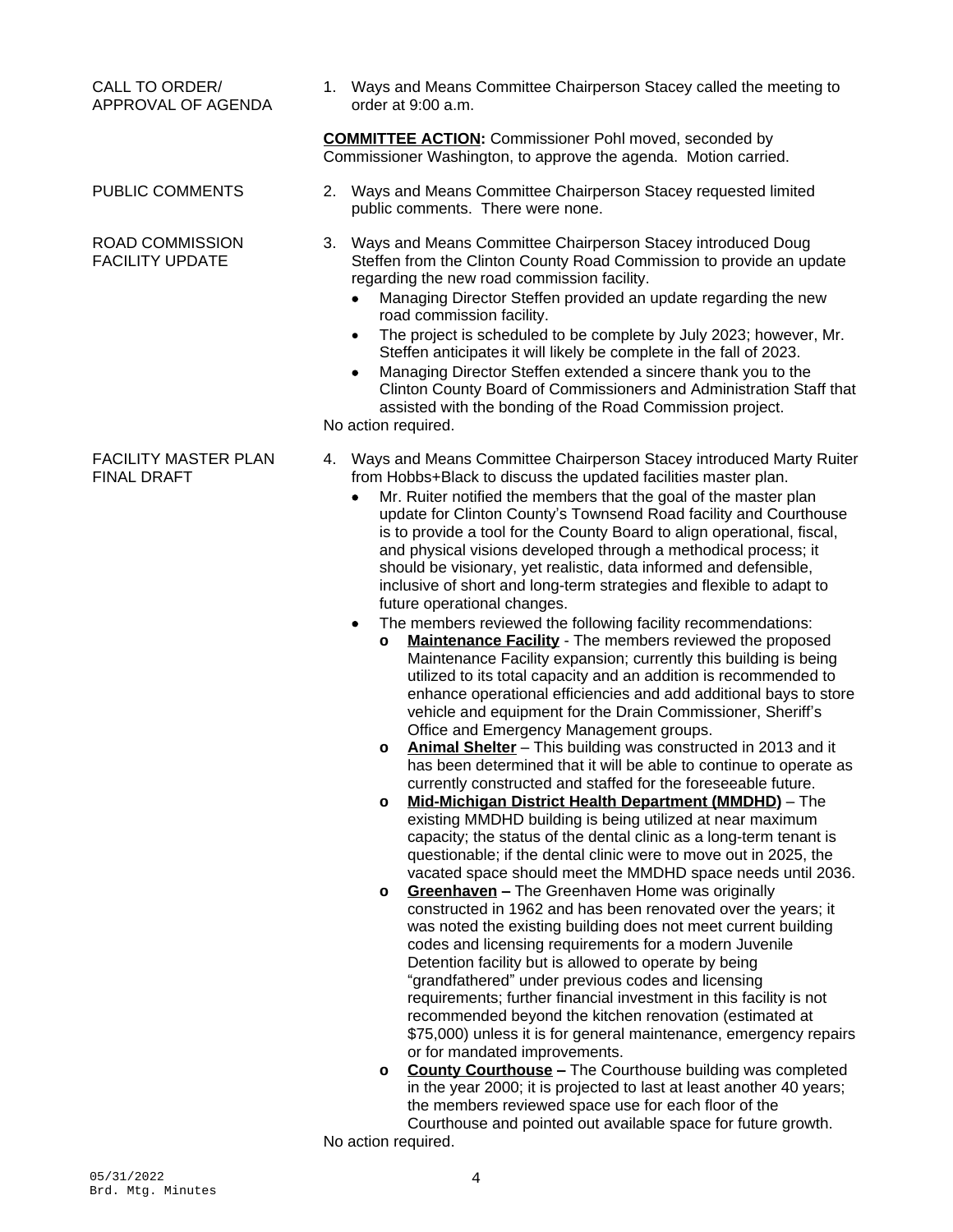### PUBLIC SAFETY FACILITY **DISCUSSION**

- 5. Ways and Means Committee Chairperson Stacey introduced discussion regarding the Public Safety Facility Study.
	- Administrator Longnecker stated the purpose of the Public Safety Facility Study was to analyze existing problems and deficiencies of the current facility, study solution options, and recommend the best course going forward.
	- Three options were presented to the committee with option C, building a new facility, recommended as the best direction for project development.
	- The estimated cost for option C is \$68 million; this amount is higher than the original estimate due to an increase in square footage and inflationary pressures.
	- Sheriff Dush and Captain Wirth spoke in favor of Option C and briefly discussed the operational issues at the current jail facility; the logistical challenges of attempting to add to the existing building would be endless.
	- The members deliberated and discussed all the options that were presented by Hobbs+Black; it was noted that the increase in square footage is due to additional space needed to operate and function efficiently when dealing with specialty courts, medical issues, mental health issues and segregation between inmates.
	- Mr. Bendzinski explained the County's options for funding, which included voting on a bond issue or voting to levy a millage.
	- Discussion took place regarding various options for use of public improvement funds and the consideration of including the maintenance facility expansion.
	- Other considerations include the timing of a potential ballot proposal, as well as a project of this scope will require a significant amount of public education to make voters aware of the issue and proposed solution.
	- Administrator Longnecker emphasized that if the board decides to move forward on the recommendation, keeping the bond amount in the \$60 - \$70 million range would require a drawdown of the public improvement fund FB; in order to have an adequate fund balance, planned appropriations to the public improvement fund over the next two years would need to materialize.
	- It was also noted that the Broadband project will require grant funds that may require a match; for example, if the total project is \$25 million and requires a 10% match the current \$3 million ARPA budget for broadband would be sufficient; however, if a larger match is needed that would mean less funding available for the Public Safety Facility.
	- Once there is consensus of the Board, a refined plan will be included in the 2023 budget recommendation.

No action taken.

- 6. Ways and Means Committee Chairperson Stacey requested Commissioners' comments. There were none.
- ADMINISTRATOR'S REPORT 7. Ways and Means Committee Chairperson Stacey requested the report from Administrator Longnecker.
	- Administrator Longnecker notified the members that the City of St. Johns has been reviewing a draft proposal for the Wilson Center redevelopment; City Manager Kudwa plans to attend next week's Ways and Means Committee meeting to discuss this matter in more detail.
	- No action required.

COMMISSIONERS' **COMMENTS**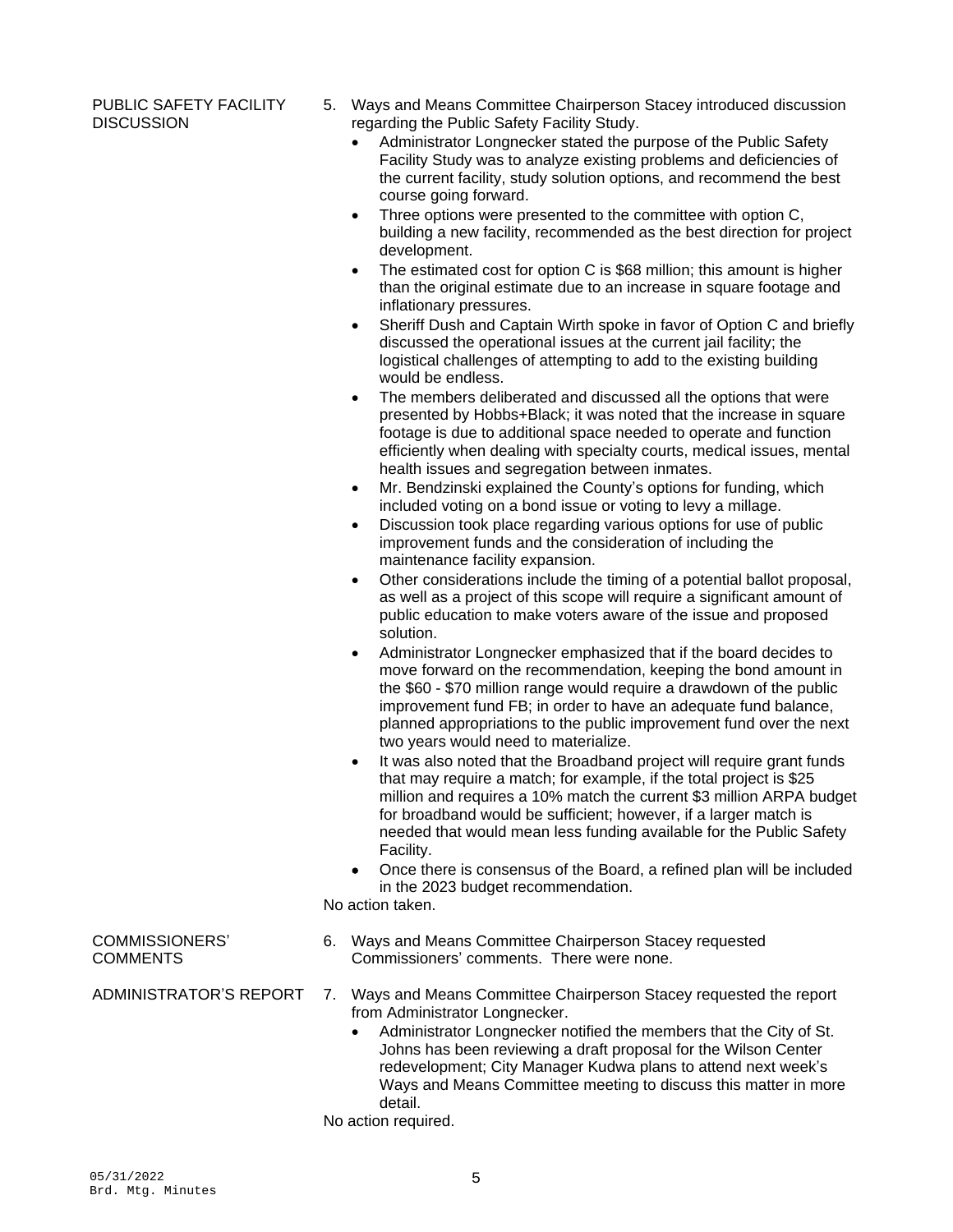ADJOURNMENT OF COMMITTEE MEETING

## **WAYS & MEANS COMMITTEE MEETING**

ATTENDANCE AT COMMITTEE MEETING 8. Ways and Means Committee Chairperson Stacey adjourned the meeting at 11:15 a.m.

Commissioner Stacey, Chairperson of the Ways and Means Committee reported on a meeting held May 19, 2022.

**Members Present**<br>Adam Stacev. W&M Committee Chairperson Ken Mitchell Adam Stacey, W&M Committee Chairperson David Pohl Dwight Washington Bruce DeLong – Excused at 11:00 a.m. Robert Showers Kam Washburn, Ex-Officio Member

## **Staff Present**

Craig Longnecker Penny Goerge Todd Campbell Cindy Moser

# **Others Present**

Dave Kudwa, City of St. Johns Kristina Kinde, City of St. Johns Adam Smiddy, Guidehouse Doug Deeter, Rehmann Robson Brandon Treirweiler, Homeworks Kacey Thelen, Homeworks Bill Knapp

CALL TO ORDER/ APPROVAL OF AGENDA 1. Ways and Means Committee Chairperson Stacey called the meeting to order at  $9:00$  a.m.

> **COMMITTEE ACTION:** Commissioner DeLong moved, seconded by Commissioner Washington, to approve the agenda. Motion carried.

- 
- 
- PUBLIC COMMENTS 2. Ways and Means Committee Chairperson Stacey requested limited public comments. There were none.

# 2021 AUDIT PRESENTATION 3. Ways and Means Committee Chairperson Stacey introduced Doug Deeter from Rehmann Robson regarding presentation of the 2021 Audit.

- Mr. Deeter provided a brief overview and answered questions regarding the 2021 Audit which is available for viewing on the county website.
- Clinton County has received an "unmodified" audit opinion financial statements are fairly presented, in all material respects, in conformity with Generally Accepted Accounting Principles; it was noted that this is the highest level that you can receive.
- Significant attention was brought to the following audit numbers:
- Unassigned GF fund balance \$10.7 million or 39.1% of total GF expenditures and transfers.
	- ▶ Net change in GF fund balance of \$993,782.
	- $\triangleright$  Positive budget to actual GF revenue variance of \$24,399.
	- GF expenditures under budget by \$799,667.
	- $\triangleright$  Long term debt, primary government, direct county obligations -\$6.7 million.
	- GF commitments \$2.7 million/assigned for pension/OPEB \$6.1 million.
	- Restricted for major public improvement projects \$12.4 million.
	- $\triangleright$  Restricted for public improvement equipment replacements \$8.3 million.
- Discussion took place regarding GASB 87 which establishes a single model for reporting all leases; Lessees will now report offsetting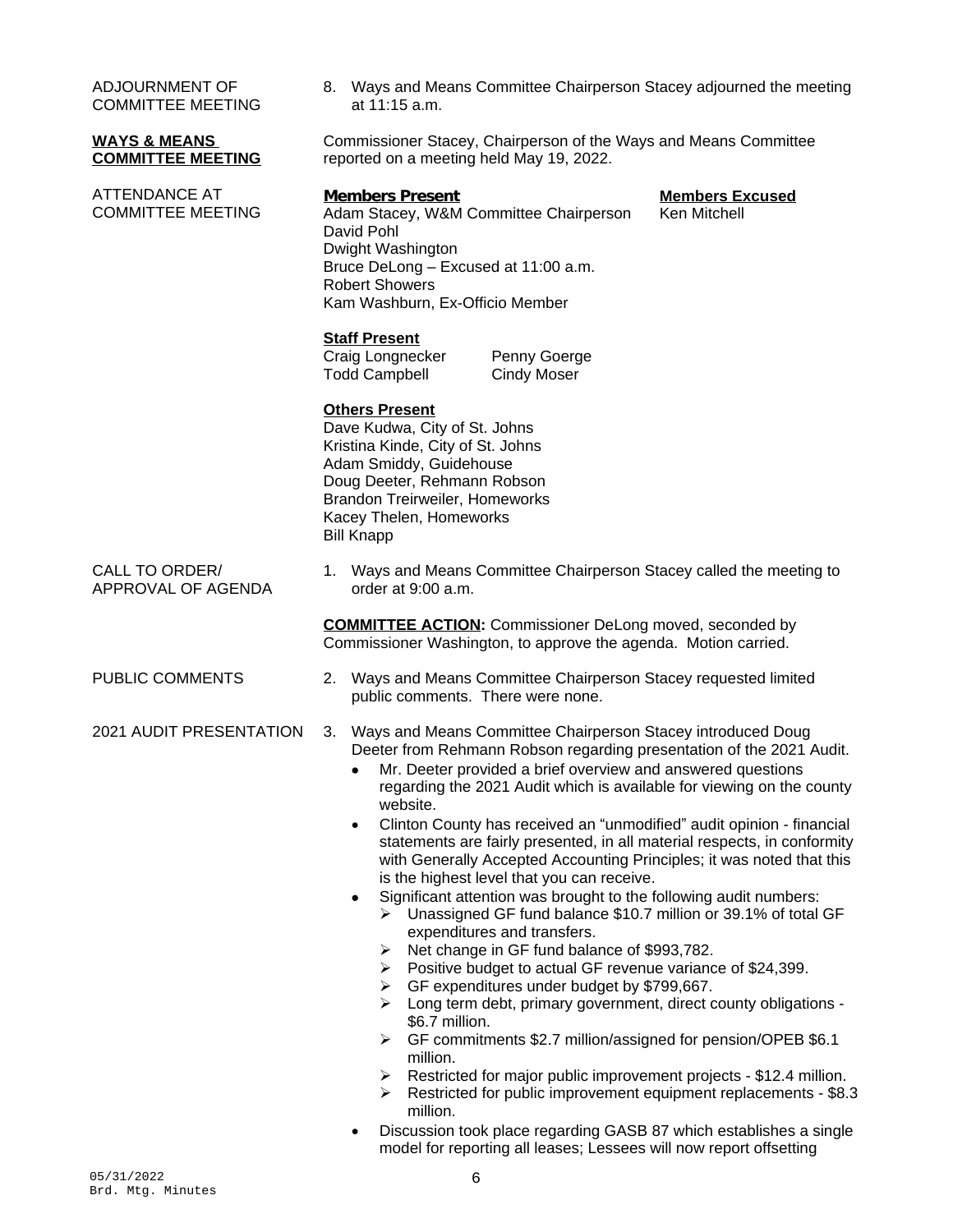intangible assets and lease liabilities equal to the present value of future lease payments; Lessors will report offsetting lease receivables and deferred inflows of resources.

 Our Finance Director, Cindy Moser and her staff (Kate Rademacher and Jenny Halfman) were recognized for their efforts in putting together all of the financial statements as they have assisted tremendously with the Auditors' work.

**COMMITTEE RECOMMENDATION:** Commissioner Showers moved, seconded by Commissioner DeLong, to **recommend** accepting the 2021 Financial Statements and the Report on Expenditures of Federal Awards and place on file. Motion carried.

**BOARD ACTION:** Commissioner Stacey moved, seconded by Commissioner DeLong to concur with the committee recommendation. Motion carried.

- 4. Ways and Means Committee Chairperson Stacey introduced Adam Smiddy from Guidehouse to discuss the County's current ARPA projects.
	- The next project and expenditure quarterly report is due to the Treasury on July 31st and will cover the period between April 1 and June 30, 2022.
	- The Members received updates to the Final Rule Revenue Loss and Pooling.
	- The members reviewed the ARPA Project Budget; there are no changes from the last report.
	- Mr. Smiddy provided an update regarding the County's broadband efforts:
		- o It was reported that phase 2 is ongoing, and the engagement process is going well with the internet service providers.
		- o Discussion took place regarding the Broadband meeting that recently took place with the local townships; the townships seem receptive to the cooperative funding.
		- o There are two options for the Townships to participate:
			- 1. Direct transfer of funds to Clinton County for awarding grants that support projects that facilitate broadband expansion (County will report Broadband requirements directly to US Treasury) or
			- 2. Directly supporting projects selected by Clinton County, with grant payments being made directly to awardees selected by Clinton County (townships will be required to complete and submit required ARPA reports independently from County).
		- o Townships are being asked to provide a non-binding letter of interest for the Clinton County Broadband Initiative, stating this is the best opportunity to ensure our community is able to bridge the digital divide and provide sufficient broadband access to our residents.
		- o Funding will be contingent upon additional grant funds being awarded to Clinton County, as well as agreements between Clinton County and entities tasked with expanding broadband services being finalized.
		- o Discussion followed regarding the Townships' participation in the County's broadband initiative; it was emphasized that the County will need letters of support from all local municipalities, even if they chose not to partner with the County financially.
		- o Discussion took place regarding the timing of the grant application process:
	- August 2022 Solicit proposals from private internet service providers (ISPs) to partner with Clinton County on expanding broadband to areas of interest (60 days to return response)
	- October 2022 Proposals due for consideration; evaluate proposed

AMERICAN RESCUE PLAN ACT OF 2021 (ARPA) PROJECT UPDATE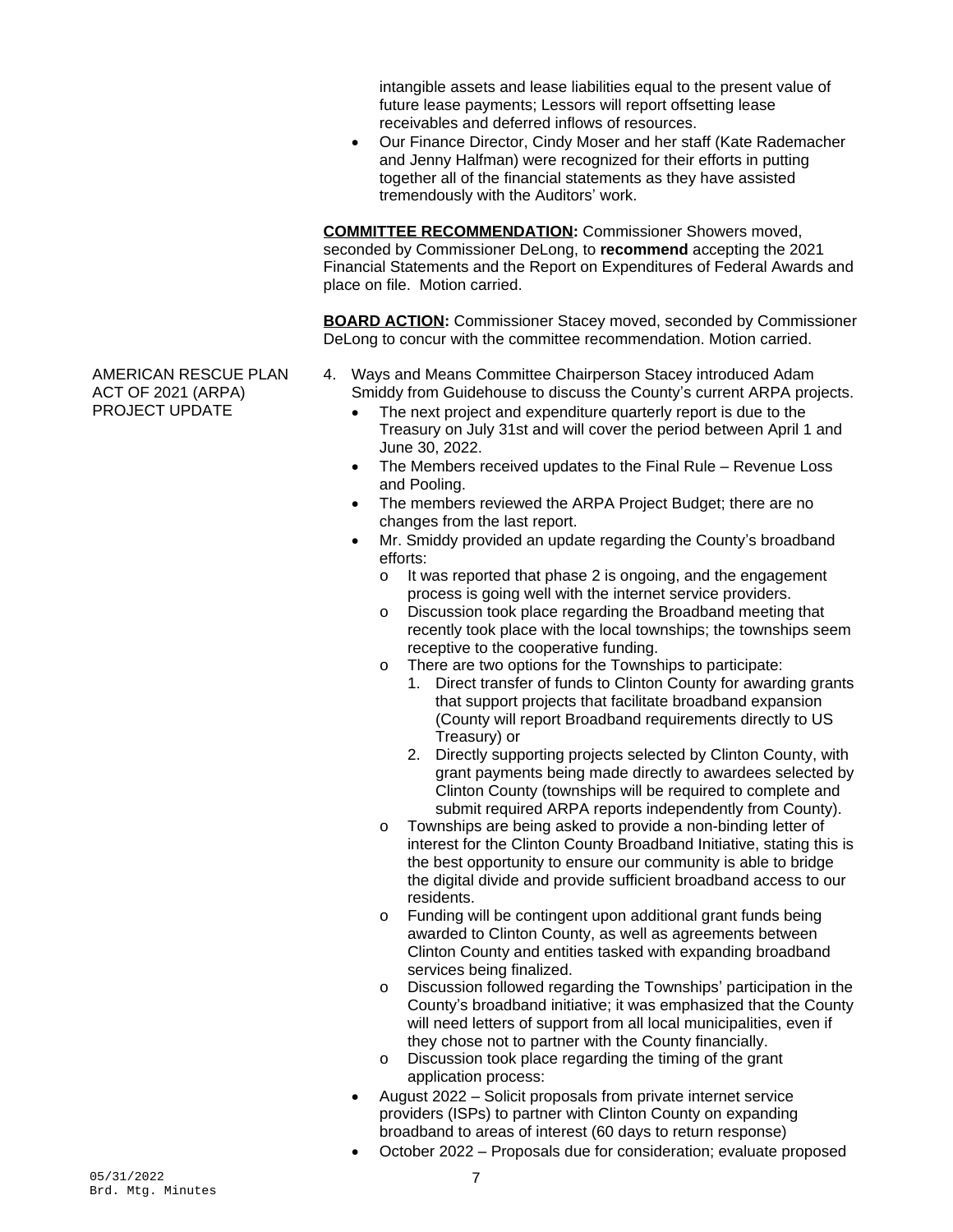solutions and partnerships and draft letters of intent based upon evaluation of proposals.

- November 2022 Award proposals based on contingent funding.
- Early 2023 Finalize contracting based on federal or state funding awards to Clinton County; prepare operational support for projects.

No action required.

- 5. Ways and Means Committee Chairperson Stacey introduced Dave Kudwa, City Manager to discuss the Wilson Center redevelopment.
	- Manager Kudwa notified the members that Dymaxion Development is requesting a 21-year brownfield TIF(Tax Incremental Financing) that would capture city, county, school, transit, RESA and library taxes to cover the \$850,000 asbestos remediation proposed at the Wilson Center; this TIF would also capture the city Downtown Development Authority (DDA) TIF capture that would otherwise go to the downtown area, estimated mitigation costs are roughly \$450,000,000 with the remainder being financing and contingency costs;
	- The City has been looking for another way to finance the asbestos removal so that many of these agencies wouldn't lose critical revenue over the next 21 years.
	- To fill the financing gap, the City is in the early stages of considering a purchase of the gymnasium and auditorium along with the build-out of the old administration offices into the new city offices; in preliminary discussions, it is believed these purchases will remove the need to have a brownfield TIF or OPRA (Obsolete Property Rehab Act).
	- One of the foundations of this plan is parking:
		- o The City's goals with this development would be to construct additional on-street parking spaces along Cass Street, Clinton Avenue, Church Street, and McConnell Street; these spaces would all be public spaces available to courthouse visitors and employees.
		- o The City would designate a portion of these spaces for on-street, overnight parking but they would still be available for daytime use.
		- o The City believes the additional parking would mitigate the needs of the City and County during high-volume uses and add significant capacity.
		- o In lieu of these added spaces, the City would be interested in the Church Street parcels owned by the County; these parcels could be used to expand the Dymaxion development by adding greenspace and/or expanding their building footprint for the proposed memory care facility.
		- o The City is giving consideration to utilizing 21 spaces on Maple Street for overnight parking; this would meet a portion of the Dymaxion Development need but could also be used by the City and County during the day.
		- **o** The City is also reviewing the possibility of converting Linden and Maple Street back to two-way traffic.
	- Manager Kudwa expressed the City's excitement about the proposed Wilson Center development and stated they are looking forward to adding more residential units near their downtown.
	- Administrator Longnecker expressed his concerns with converting Linden and Maple Streets back to two-way traffic; concerns were also raised by the members regarding the overnight parking on Maple Street.
	- Discussion followed regarding the county-owned property on Church Street; the County has spent a lot of time and effort obtaining that property for future parking needs, and the County would need strong assurance that they would have the parking they need before they

CITY OF ST. JOHNS WILSON CENTER DEVELOPMENT **DISCUSSION**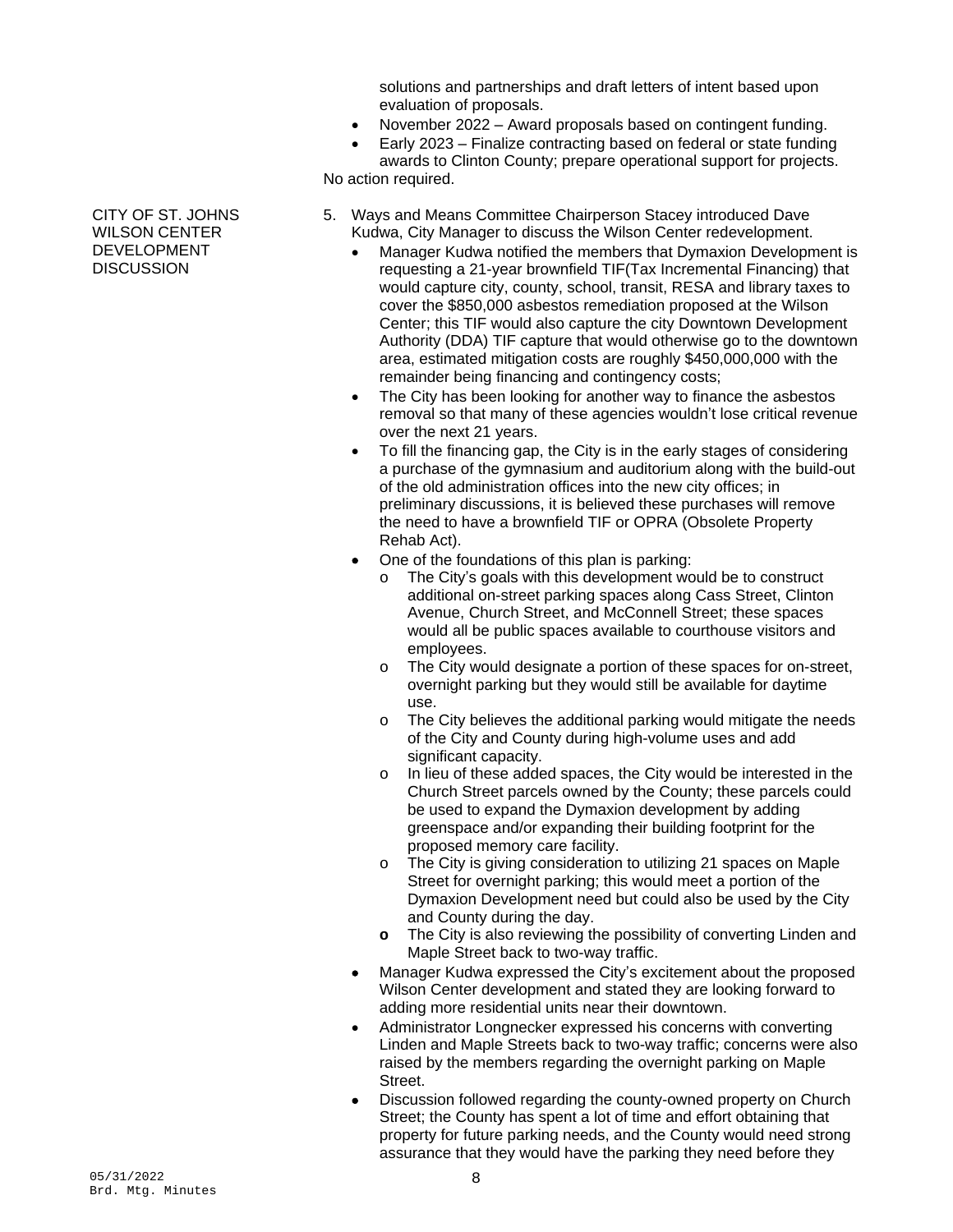|                                                       | could consider giving that up.<br>No action required at this time.                                                                                                                                                                                                                                                                                                                                                                                                                                                                                                                                                                                                                                                   |
|-------------------------------------------------------|----------------------------------------------------------------------------------------------------------------------------------------------------------------------------------------------------------------------------------------------------------------------------------------------------------------------------------------------------------------------------------------------------------------------------------------------------------------------------------------------------------------------------------------------------------------------------------------------------------------------------------------------------------------------------------------------------------------------|
| SUMMER PROPERTY TAX<br><b>LEVY RESOLUTION</b>         | 6. Ways and Means Committee Chairperson Stacey introduced discussion<br>regarding the 2022 Summer Property Tax Levy.<br>The Clinton County allocated tax shall be levied and collected on July<br>1, 2022, at the full amount allocated after application of the "Headlee"<br>millage reduction fraction, or 5.7189 mills.                                                                                                                                                                                                                                                                                                                                                                                           |
|                                                       | <b>COMMITTEE RECOMMENDATION:</b> Commissioner Pohl moved, seconded<br>by Commissioner DeLong, to recommend the adoption of the 2022 Summer<br>Property Tax Levy Resolution. Motion carried.<br>(See 2 page of minutes for Board Action)                                                                                                                                                                                                                                                                                                                                                                                                                                                                              |
| JUNE 2022 COMMITTEE<br><b>MEETING CALENDAR</b>        | 7. Ways and Means Committee Chairperson Stacey introduced discussion<br>regarding the June 2022 Open Meetings and Events Calendar.<br>The Ways and Means and HR Committee Meetings were moved to<br>Thursday, June 16, 2022.                                                                                                                                                                                                                                                                                                                                                                                                                                                                                         |
|                                                       | <b>COMMITTEE RECOMMENDATION:</b> Commissioner DeLong moved,<br>seconded by Commissioner Pohl, to recommend approval of the June 2022<br>Open Meetings and Events Calendar as amended. Motion carried.                                                                                                                                                                                                                                                                                                                                                                                                                                                                                                                |
|                                                       | <b>BOARD ACTION:</b> Commissioner Stacey moved, seconded by Commissioner<br>Washington to concur with the committee recommendation. Motion carried.                                                                                                                                                                                                                                                                                                                                                                                                                                                                                                                                                                  |
| <b>ACCOUNTS PAYABLE</b><br><b>INVOICE PAID TOTALS</b> | 8. Ways and Means Committee Chairperson Stacey introduced discussion<br>regarding the Accounts Payable Invoices Paid.                                                                                                                                                                                                                                                                                                                                                                                                                                                                                                                                                                                                |
|                                                       | <b>COMMITTEE ACTION:</b> Commissioner DeLong moved, seconded by<br>Commissioner Washington, to approve the invoices paid from April 9 through<br>May 6, 2022 in the amount of \$1,224,574.36. Motion carried.                                                                                                                                                                                                                                                                                                                                                                                                                                                                                                        |
| <b>COMMISSIONERS'</b><br><b>COMMENTS</b>              | 9. Ways and Means Committee Chairperson Stacey requested<br>Commissioners' comments. There were none.                                                                                                                                                                                                                                                                                                                                                                                                                                                                                                                                                                                                                |
| <b>ADMINISTRATOR'S REPORT</b>                         | 10. Ways and Means Committee Chairperson Stacey requested the report<br>from Administrator Longnecker.<br>The members received a bid comparison sheet outlining the bids<br>received for the County's Janitorial Services Contract; the contract<br>will be awarded to a local company, D Squared Facilities<br>Management, who came in with the lowest bid at \$245,298 annually.<br>Discussion took place regarding the status of the Pratt Road property<br>$\bullet$<br>acquisition and the members discussed the environmental site<br>assessment that was completed for the Wood Road property.<br>Deputy Campbell provided a progress update regarding the Road<br>Commission project.<br>No action required. |
| ADJOURNMENT OF<br><b>COMMITTEE MEETING</b>            | 11. Ways and Means Committee Chairperson Stacey adjourned the meeting<br>at 11:09 a.m.                                                                                                                                                                                                                                                                                                                                                                                                                                                                                                                                                                                                                               |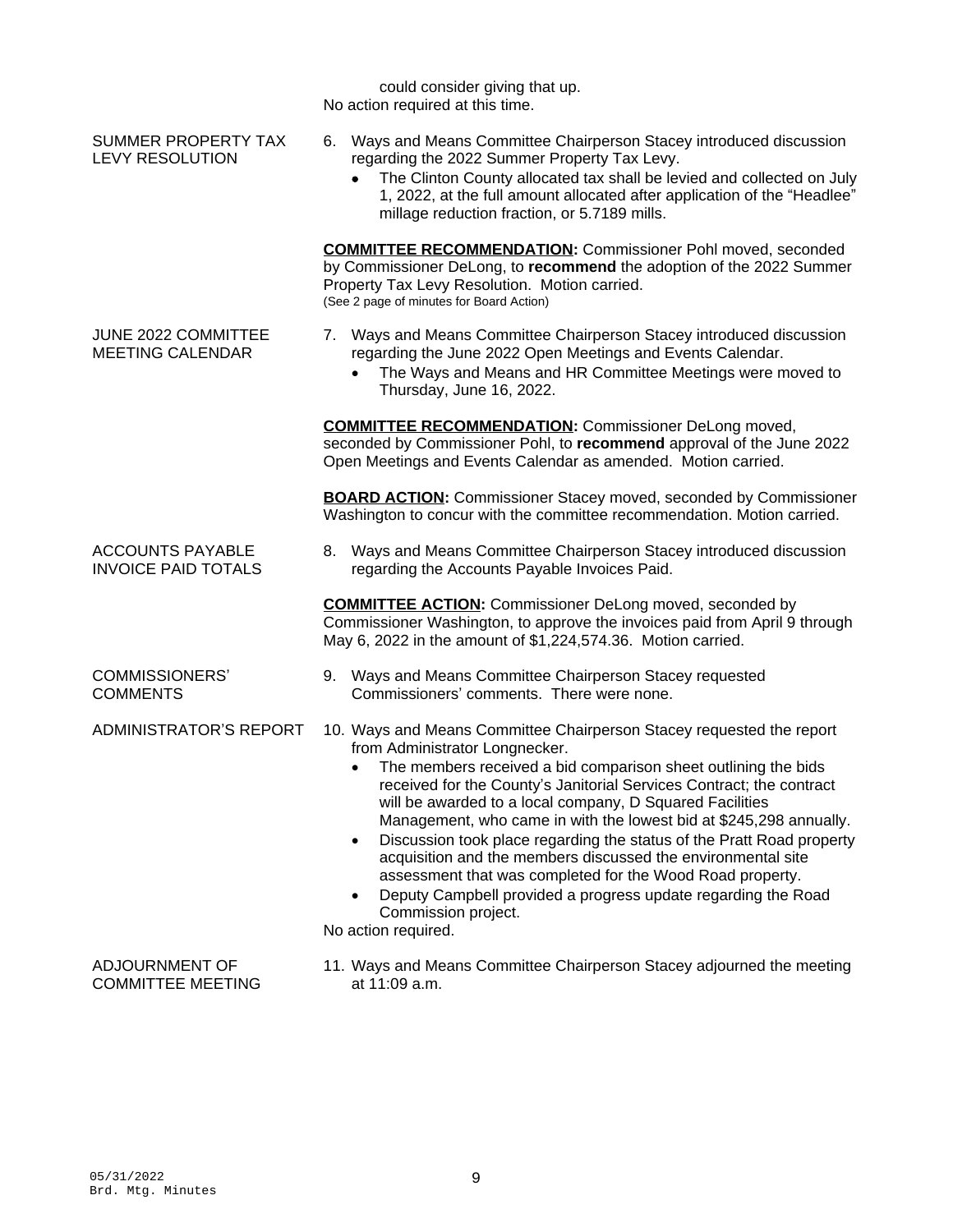| <b>HUMAN RESOURCES</b><br><b>COMMITTEE MEETING</b>                        | Commissioner Pohl, Chairperson of the Human Resources Committee<br>reported on a meeting held May 12, 2022.                                                                                                                                                                                                                                                                                                                                                                             |
|---------------------------------------------------------------------------|-----------------------------------------------------------------------------------------------------------------------------------------------------------------------------------------------------------------------------------------------------------------------------------------------------------------------------------------------------------------------------------------------------------------------------------------------------------------------------------------|
| <b>ATTENDANCE AT</b><br><b>COMMITTEE MEETING</b>                          | <b>Members Present</b><br><b>Members Excused</b><br>David Pohl, HR Committee Chairperson<br>Ken Mitchell<br>Dwight Washington<br>Adam Stacey<br><b>Robert Showers</b><br><b>Bruce DeLong</b><br>Kam Washburn, Ex-Officio Member                                                                                                                                                                                                                                                         |
|                                                                           | <b>Staff Present</b><br>Craig Longnecker<br>Penny Goerge                                                                                                                                                                                                                                                                                                                                                                                                                                |
| CALL TO ORDER/<br>APPROVAL OF AGENDA                                      | 1. Human Resources Committee Chairperson Pohl called the meeting to order<br>at 11:18 a.m.                                                                                                                                                                                                                                                                                                                                                                                              |
|                                                                           | <b>COMMITTEE ACTION:</b> Commissioner DeLong moved, seconded by<br>Commissioner Washington, to approve the agenda. Motion carried.                                                                                                                                                                                                                                                                                                                                                      |
| PUBLIC COMMENTS                                                           | 2. Human Resources Committee Chairperson Pohl requested limited public<br>comments. There were none.                                                                                                                                                                                                                                                                                                                                                                                    |
| <b>COLLECTIVE BARGAINNG</b><br><b>DISCUSSION</b><br><b>CLOSED SESSION</b> | 3. Human Resources Committee Chairperson Pohl introduced discussion<br>regarding collective bargaining.<br>Administrator Longnecker notified the members that the County has<br>$\bullet$<br>a tentative agreement with the Police Officers Association of<br>Michigan (POAM) for the Clinton County 911 Telecommunicators.<br>Administrator Longnecker provided an update regarding negotiations<br>$\bullet$<br>with the CCLP - Road Patrol Unit.<br>No action required at this time. |
| <b>COMMISSIONERS'</b><br><b>COMMENTS</b>                                  | 4. Human Resources Committee Chairperson Pohl requested Commissioners'<br>comments.<br>Discussion took place regarding the scheduled local unit broadband<br>$\bullet$<br>meeting set for next week, with the goal of securing commitments of<br>ARPA funds from local units that want to partner with the county on<br>the broadband project; so far there has been a lot of positive<br>feedback from the local units.                                                                |
| ADJOURNMENT OF<br><b>COMMITTEE MEETING</b>                                | 5. Human Resources Committee Chairperson Pohl adjourned the meeting at<br>$11:29$ a.m.                                                                                                                                                                                                                                                                                                                                                                                                  |
| <b>HUMAN RESOURCES</b><br><b>COMMITTEE MEETING</b>                        | Commissioner Pohl, Chairperson of the Ways and Means Committee<br>reported on a meeting held May 19, 2022.                                                                                                                                                                                                                                                                                                                                                                              |
| <b>ATTENDANCE AT</b><br><b>COMMITTEE MEETING</b>                          | <b>Members Present</b><br><b>Members Excused</b><br>David Pohl, HR Committee Chairperson<br>Ken Mitchell<br><b>Bruce DeLong</b><br>Dwight Washington<br>Adam Stacey<br><b>Robert Showers</b><br>Kam Washburn, Ex-Officio Member                                                                                                                                                                                                                                                         |
|                                                                           | <b>Staff Present</b><br>Craig Longnecker<br><b>Todd Campbell</b><br>Penny Goerge                                                                                                                                                                                                                                                                                                                                                                                                        |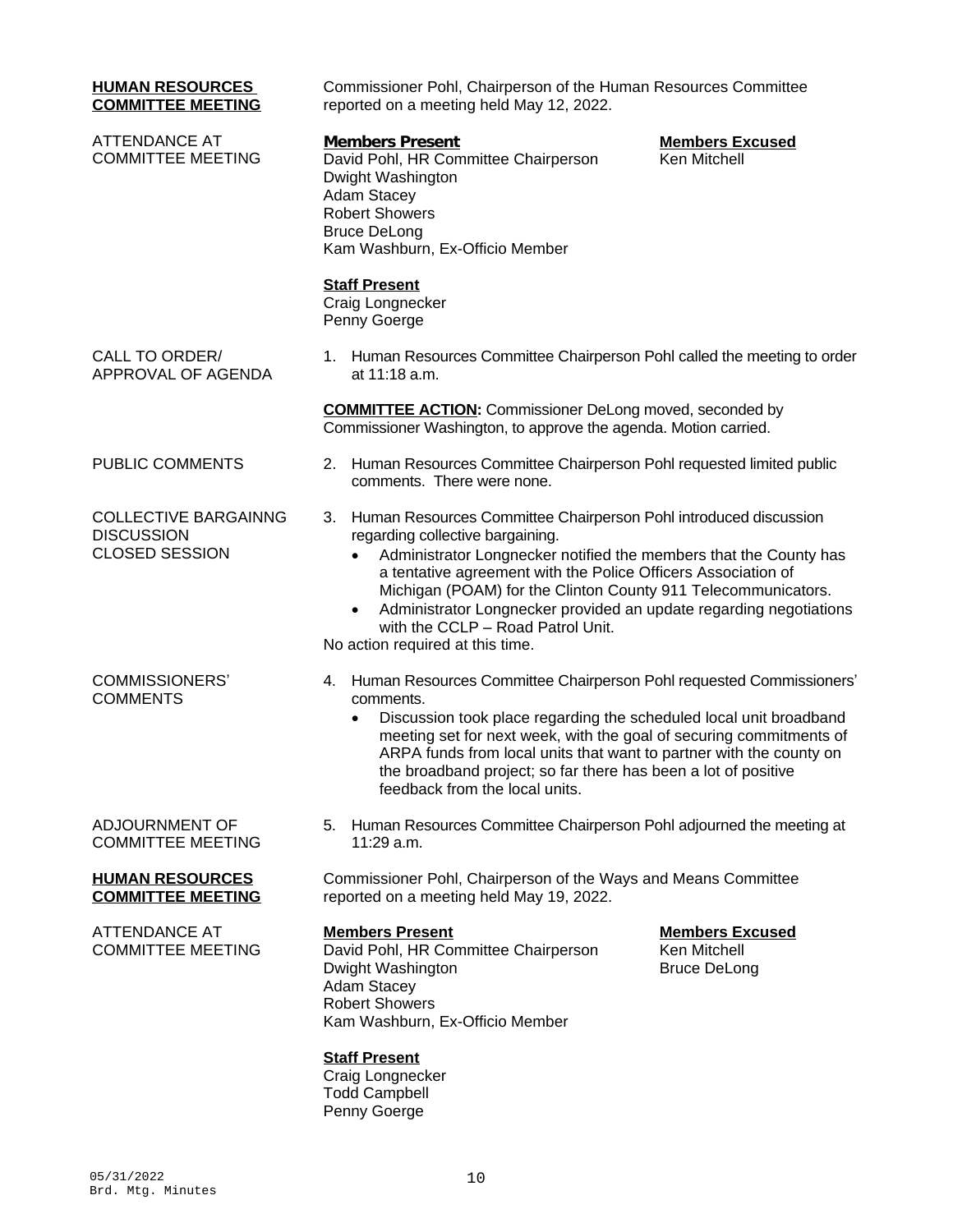|                                                                                                            | Commissioner Showers, to approve the agenda as amended. Motion carried.                                                                                                                                                                                                                                                                                                                                                                          |
|------------------------------------------------------------------------------------------------------------|--------------------------------------------------------------------------------------------------------------------------------------------------------------------------------------------------------------------------------------------------------------------------------------------------------------------------------------------------------------------------------------------------------------------------------------------------|
|                                                                                                            | Addition to Agenda: Approval of Collective Bargaining Agreement with<br>the Police Officers Association of Michigan (POAM) for the Clinton<br>County 911 Telecommunicators - 2A                                                                                                                                                                                                                                                                  |
| PUBLIC COMMENTS                                                                                            | 2. Human Resources Committee Chairperson Pohl requested limited public<br>comments. There were none.                                                                                                                                                                                                                                                                                                                                             |
| <b>COLLECTIVE BARGAINING</b><br>WITH POAM FOR THE<br><b>CLINTON COUNTY 911</b><br><b>TELECOMMUNICATORS</b> | 2A. Human Resources Committee Chairperson Pohl introduced discussion<br>regarding collective bargaining with POAM for the Clinton County 911<br>Telecommunicators.<br>Administrator Longnecker notified the members that the tentative<br>$\bullet$<br>agreement with the Police Officers Association of Michigan (POAM)<br>for the Clinton County 911 Telecommunicators has passed the<br>membership successfully and is ratified by the union. |
|                                                                                                            | <b>COMMITTEE RECOMMENDATION:</b> Commissioner Showers moved,<br>seconded by Commissioner Stacey, to recommend authorizing an<br>agreement with the Police Officers Association of Michigan (POAM) for the<br>911 Telecommunicators, as presented. Motion carried.                                                                                                                                                                                |
|                                                                                                            | <b>BOARD ACTION:</b> Commissioner Pohl moved, seconded by Commissioner<br>DeLong to concur with the committee recommendation. Motion carried.                                                                                                                                                                                                                                                                                                    |
| COMMITTEE/COMMISSION<br><b>APPOINTMENTS</b>                                                                | 3. Human Resources Committee Chairperson Pohl introduced discussion<br>regarding appointments to various committees and commissions.                                                                                                                                                                                                                                                                                                             |
| APPOINTMENT OF JAN<br><b>MOTZ TO PLANNING</b><br><b>COMMISSION</b>                                         | <b>COMMITTEE RECOMMENDATION:</b> Commissioner Stacey moved,<br>seconded by Commissioner Showers, to recommend appointing Jan Motz to<br>the Planning Commission for a three (3) year term expiring May 1, 2025.<br>Motion carried.                                                                                                                                                                                                               |
|                                                                                                            | <b>BOARD ACTION:</b> Commissioner Pohl moved, seconded by Commissioner<br>Stacey to concur with the committee recommendation to appoint Jan Motz to<br>the Planning Commission. Chairperson Washburn called for further<br>nominations. None were offered. Motion carried.                                                                                                                                                                       |
| APPOINTMENT OF<br><b>CONSTANCE THORNTON</b><br>TO LIBRARY BOARD                                            | <b>COMMITTEE RECOMMENDATION:</b> Commissioner Stacey moved,<br>seconded by Commissioner Washington, to recommend reappointing<br>Constance Thornton to the Library Board for a five (5) year term expiring<br>June 30, 2027. Motion carried.                                                                                                                                                                                                     |
|                                                                                                            | <b>BOARD ACTION:</b> Commissioner Pohl moved, seconded by Commissioner<br>DeLong to concur with the committee recommendation to reappoint<br>Constance Thornton to the Library Board. Chairperson Washburn called for<br>further nominations. None were offered. Motion carried.                                                                                                                                                                 |
|                                                                                                            |                                                                                                                                                                                                                                                                                                                                                                                                                                                  |
|                                                                                                            |                                                                                                                                                                                                                                                                                                                                                                                                                                                  |
| 05/31/2022<br>Brd. Mtg. Minutes                                                                            | 11                                                                                                                                                                                                                                                                                                                                                                                                                                               |
|                                                                                                            |                                                                                                                                                                                                                                                                                                                                                                                                                                                  |

CALL TO ORDER/APPROVAL 1. Human Resources Committee Chairperson Pohl called the meeting to order at 11:09 a.m.

> **COMMITTEE ACTION:** Commissioner Stacey moved, seconded by Commissioner Showers, to approve the agenda as amended. Motion carried.

OF AGENDA